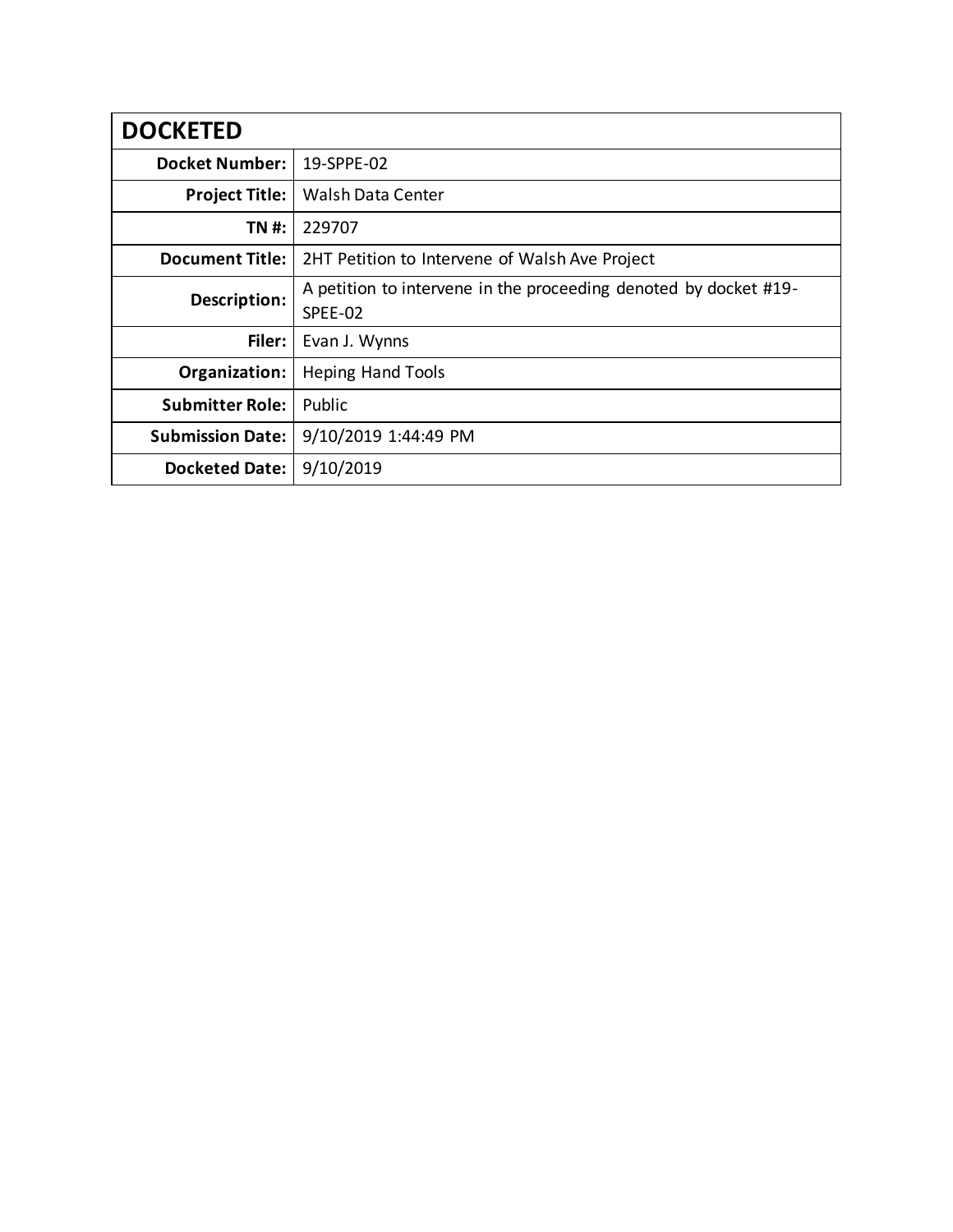## CALIFORNIA ENERGY COMMISSION

) ) ) ) )

In the Matter of:

Walsh Avenue Data Center

) Docket No. # 19-SPPE-02 Petition for Intervention Helping Hand Tools (2HT)

## PETITION TO INTERVENE OF HELPING HAND TOOLS (2HT)

Helping Hand Tools (2HT) hereby petitions to intervene in the proceeding for the Application for Certification of the Walsh Data Center, Section 1207 of the Commission's Rules of Practice and Procedure allow that, "Any person may file with the Docket Unit or the presiding committee member a petition to intervene in any proceeding. The petition shall set forth the grounds for the intervention, the position and interest of the petitioner in the proceeding, the extent to which the petitioner desires to participate in the proceedings, and the name, address, and telephone number of the petitioner."

2HT is a non-profit organization which has members throughout California including the project area. 2HT regularly opposes fossil fuel generation and promotes GHG free solutions. 2HT is particularly concerned with the impacts on the power generation facilities attached to data centers and their impacts on local communities, in particular environmental justice communities. These data centers have often historically been certified as exempt from full CEQA review based on substandard testing regimes, weak to nonexistent mitigation measures, and little to no regard for their long term impact on air quality and the health of local residents.

2HT is also concerned about the nitrogen deposition impacts to sensitive species that could potentially impact the special-status plant and wetland communities in the Guadalupe River corridor and Baylands Park.

Previous data centers in the area have attempted to skirt proper oversight by isolating the cumulative impacts of their power generation facilities from the overall impacts of the